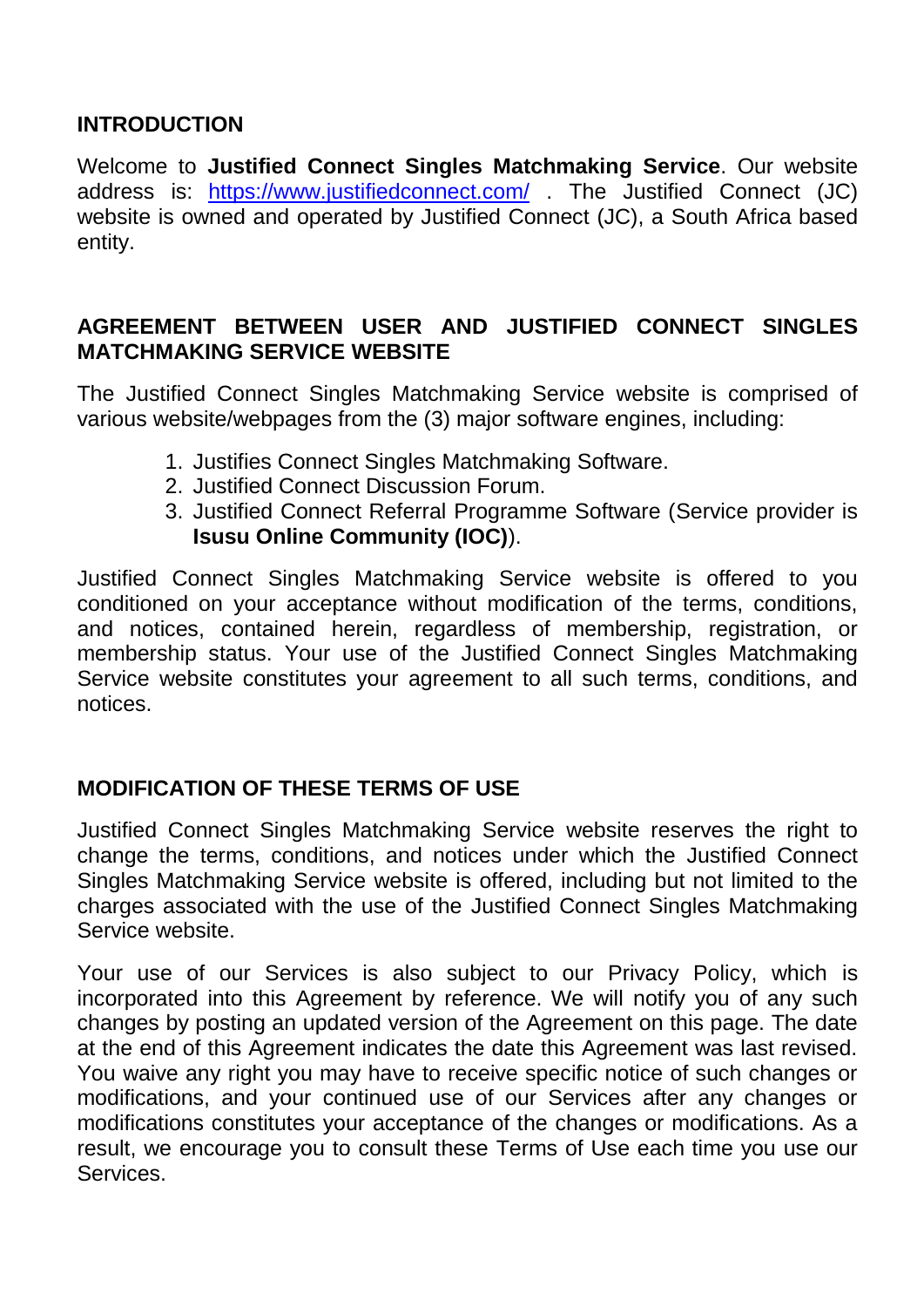# **LINKS TO THIRD PARTY SITES**

Justified Connect Singles Matchmaking Service may contain links to other websites ("Linked sites/pages"). The linked sites/pages are not under the control of Justified Connect Singles Matchmaking Service and Justified Connect Singles Matchmaking Service is not responsible for the contents of any linked sites/pages, including without limitation any link contained in a linked site/page, or any changes or updates to a linked Site.

Justified Connect Singles Matchmaking Service is not responsible for webcasting or any other form of transmission received from any linked site/page. Justified Connect Singles Matchmaking Service is providing these links to you only as a convenience, and the inclusion of any link does not imply endorsement by Justified Connect Singles Matchmaking Service of the site/page or any association with its operators.

# **NO UNLAWFUL OR PROHIBITED USE**

As a condition of your use of the Justified Connect Singles Matchmaking Service website, you warrant to Justified Connect Singles Matchmaking Servicethat you will not use the Justified Connect Singles Matchmaking Service website for any purpose that is unlawful or prohibited by these terms, conditions, and notices.

You may not use the Justified Connect Singles Matchmaking Service website in any manner, which could damage, disable, overburden, or impair the Justified Connect Singles Matchmaking Service website or interfere with any other party's use and enjoyment of the Justified Connect Singles Matchmaking Service website. You may not obtain or attempt to obtain any materials or information through any means not intentionally made available or provided for through the Justified Connect Singles Matchmaking Service website

# **UPLOADING OF SINGLES MATCHMAKING PROFILE PICTURES**

All subscribers of the Justified Connect Singles Matchmaking Service agree to our terms for such upload as follows:

- a) Personal Photos and Video that represent yourself ONLY.
- b) Personal Photos and videos that does not include anyone else but yourself.
- c) Clear and relatable personal photos and videos.
- d) Minimum of 5 photos, not including personal videos.
- e) First 5 personal photos should be close up shots that may not have so much space around you.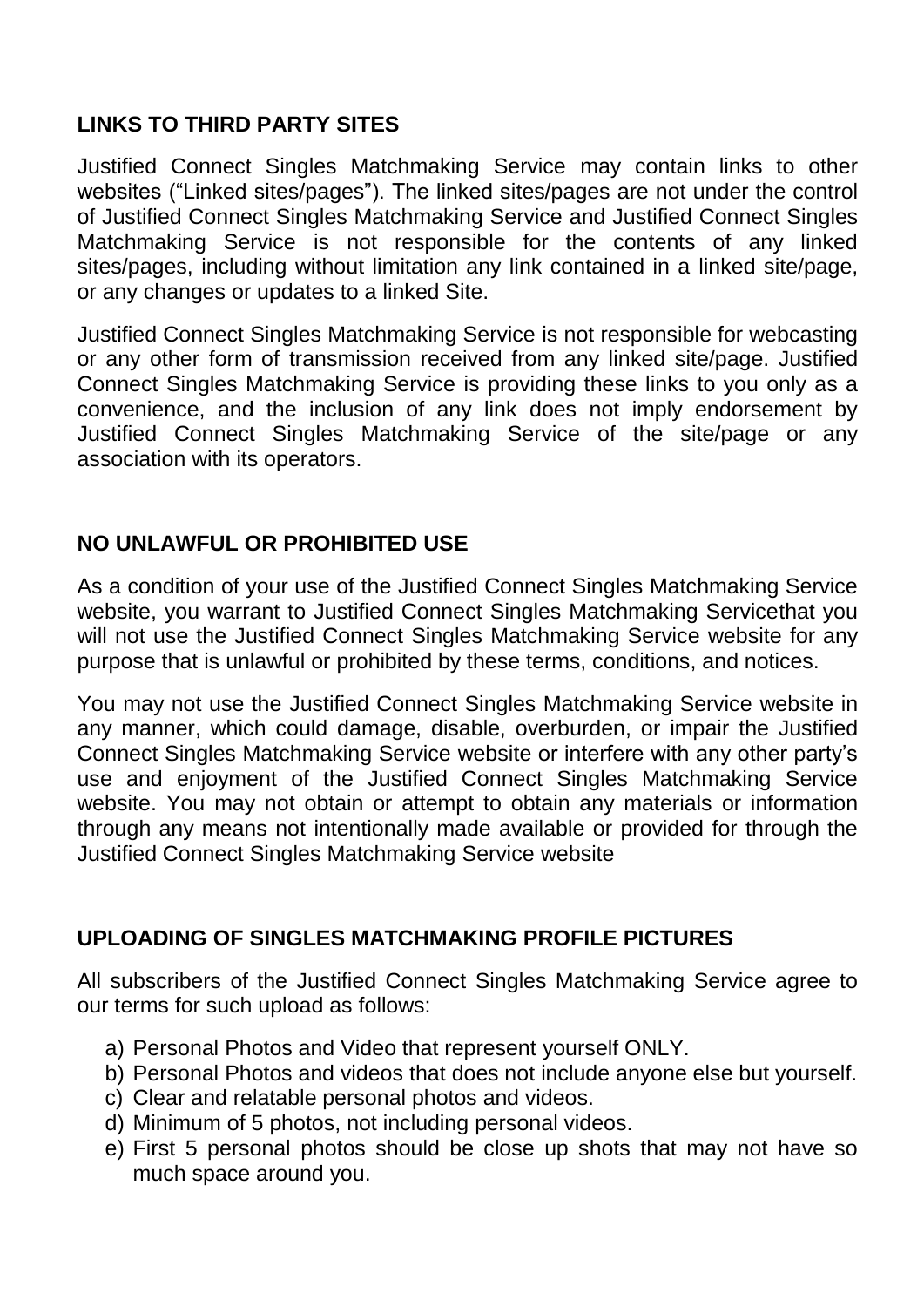- f) Personal photos MUST include minimum of 2 portrait photos showing your face, up to your chest level, 2 photos showing your full body.
- g) Avoid as much as possible flay gown that may hide your body shape.
- h) Avoid too much facial make-ups, and sunshades that may hide your eyes.
- i) Recommended glasses are allowed.
- j) Avoid excessive show of wealth and affluence, like photos holding money, sitting of flashy cars and expensive alcohol brands.

Failure to observe and follow these terms may result in temporary suspension or permanent termination of your Singles matchmaking account. PLEASE REPORT ANY MEMBER WHO IS INVIOLATION OF THESE TERMS.

# **ELIGIBILITY**

By using our Services, you warrant and represent that you:

- a) Are at least 21 years old;
- b) Actually Single and not Married;
- c) Are fully able and competent to enter into the terms, conditions, obligations, affirmations, representations, and warranties set forth in these Terms of Use, and agree to abide by and comply with these Terms of Use;
- d) Will review our Safety Tips and report any inappropriate or threatening behaviour of other users arising out of their use of the Services by contacting [admin@justifiedconnect.com;](mailto:admin@justifiedconnect.com)
- e) are not prohibited by law from using our Services;
- f) Are not required to register as a sex offender with any local, state, or federal sex offender registry;
- g) Have not been convicted of or pled no contest to a felony, an indictable offense, or other crime of similar severity, a sex crime, or any crime involving violence;
- h) Are not on any list of individuals prohibited from conducting business anywhere in the world;
- i) Have not previously been removed from our Services by us unless you have our express written authorization to create a new account.

In order to use some of our Services, you will need to register for an account, or any other relevant account. You agree to (a) create only one Singles Matchmaking account (multiple referral Programme account is allowed); (b) provide accurate, truthful, current and complete information when creating your account; (c) maintain and promptly update your account information; (d) maintain the security of your account by creating a strong password and not sharing your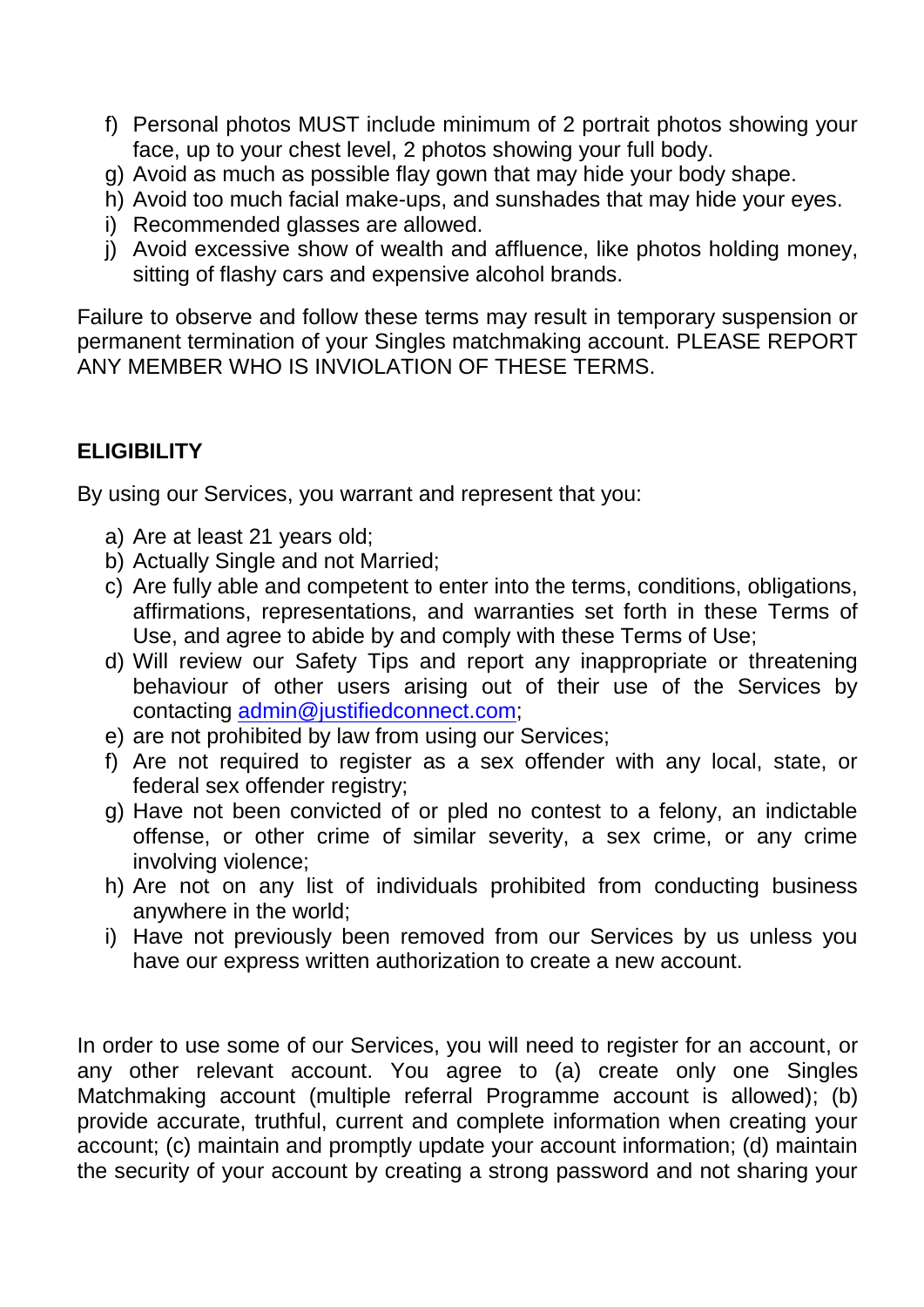password with others and restricting access to your account and your computer; (e) promptly notify us if you discover or otherwise suspect any security breaches relating to the your account or the Services; and (f) take responsibility for all activities that occur under your account and accept all risks of unauthorized access.

If at any time you cease to meet any of the above-listed requirements, you must immediately delete your account.

Justified Connect Singles Matchmaking Service DOES NOT CURRENTLY CONDUCT CRIMINAL BACKGROUND SCREENINGS ON EVERY USER. However, to the extent permissible by applicable law, Justified Connect Singles Matchmaking Service reserves the right to conduct any criminal background check, at any time and using available public records, to confirm your compliance with this section. BY AGREEING TO THESE TERMS AND CONDITIONS, YOU HEREBY AUTHORIZE ANY SUCH CHECK IF LEGALLY PERMISSIBLE IN YOUR JURISDICTION.

Notwithstanding the foregoing, Justified Connect Singles Matchmaking Service does conduct criminal background screenings on users ("Members") that have executed a membership agreement (The "Membership Agreement") and users who request we attempt to match them with one of our Members ("Database Members"). MEMBERS AND DATABASE MEMBERS AUTHORIZE Justified Connect Singles Matchmaking Service TO CONDUCT ANY CRIMINAL BACKGROUND CHECK OR OTHER SCREENINGS (SUCH AS SEX OFFENDER REGISTER SEARCHES) AT ANY TIME USING AVAILABLE PUBLIC RECORDS, AND MEMBERS AND DATABASE MEMBERS AGREE THAT ANY INFORMATION PROVIDED MAY BE USED FOR THAT PURPOSE.

In connection with the criminal background screenings, we provide the following statements:

- a) We exclude from participation as either a MEMBER or DATABASE MEMBER all persons identified as having been convicted of: a felony offense; an offense the conviction or adjudication of which requires registration as a sex offender under relevant laws in your country; or an offense for which an affirmative finding of family violence was made under such laws in your country.
- b) The number of years of criminal history included in a criminal background check is at least ten years.
- c) Although we strive to provide a safe environment, please be aware that criminal background checks are not foolproof; criminal background checks may give individuals a false sense of security; criminal background checks are not a perfect safety solution;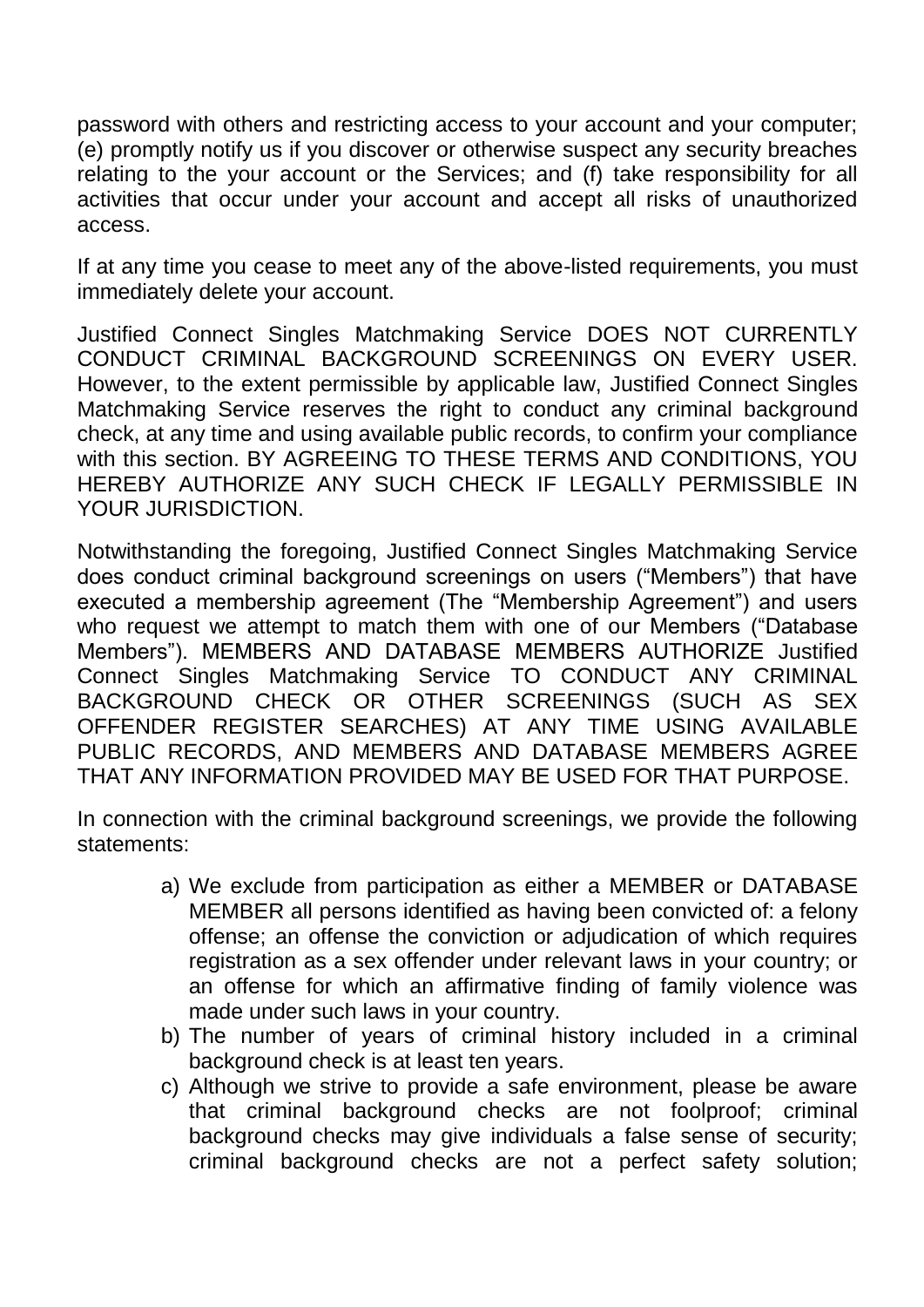criminals may circumvent even the most sophisticated search technology; not all criminal records are public in all countries and not all databases are up to date; only publicly available convictions are included in the criminal background check; and the criminal background check does not cover other types of convictions than convictions for offenses set forth above or any convictions from foreign countries.

# **USE OF COMMUNICATION SERVICES**

Justified Connect Singles Matchmaking Service website may contain bulletin board services, chat areas, news groups, forums, communities, personal web pages, calendars, and/or other message or communication facilities designed to enable you to communicate with the public at large or with a group (collectively, "Communication Services"), you agree to use the Communication Services only to post, send and receive messages and material that are proper and related to the particular Communication Service. By way of example, and not as a limitation, you agree that when using a Communication Service, you will not:

- a) Defame, abuse, harass, stalk, threaten or otherwise violate the legal rights (such as rights of privacy and publicity) of others.
- b) Publish, post, upload, distribute, or disseminate any inappropriate, profane, defamatory, infringing, obscene, indecent, or unlawful topic, name, material, or information.
- c) Upload files that contain software or other material protected by intellectual property laws (or by rights of privacy of publicity) unless you own or control the rights thereto or have received all necessary consents.
- d) Upload files that contain viruses, corrupted files, or any other similar software or programs that may damage the operation of another's computer.
- e) Advertise or offer to sell or buy any goods or services for any business purpose, unless such Communication Service specifically allows such messages. You may contact Justified us for any/all advertising needs.
- f) Conduct or forward surveys, contests, pyramid schemes, or chain letters.
- g) Download any file posted by another user of a Communication Service that you know, or reasonably should know, cannot be legally distributed in such manner.
- h) Falsify or delete any author attributions, legal or other proper notices or proprietary designations or labels of the origin or source of software or other material contained in a file that is uploaded.
- i) Restrict or inhibit any other user from using and enjoying the Communication Services.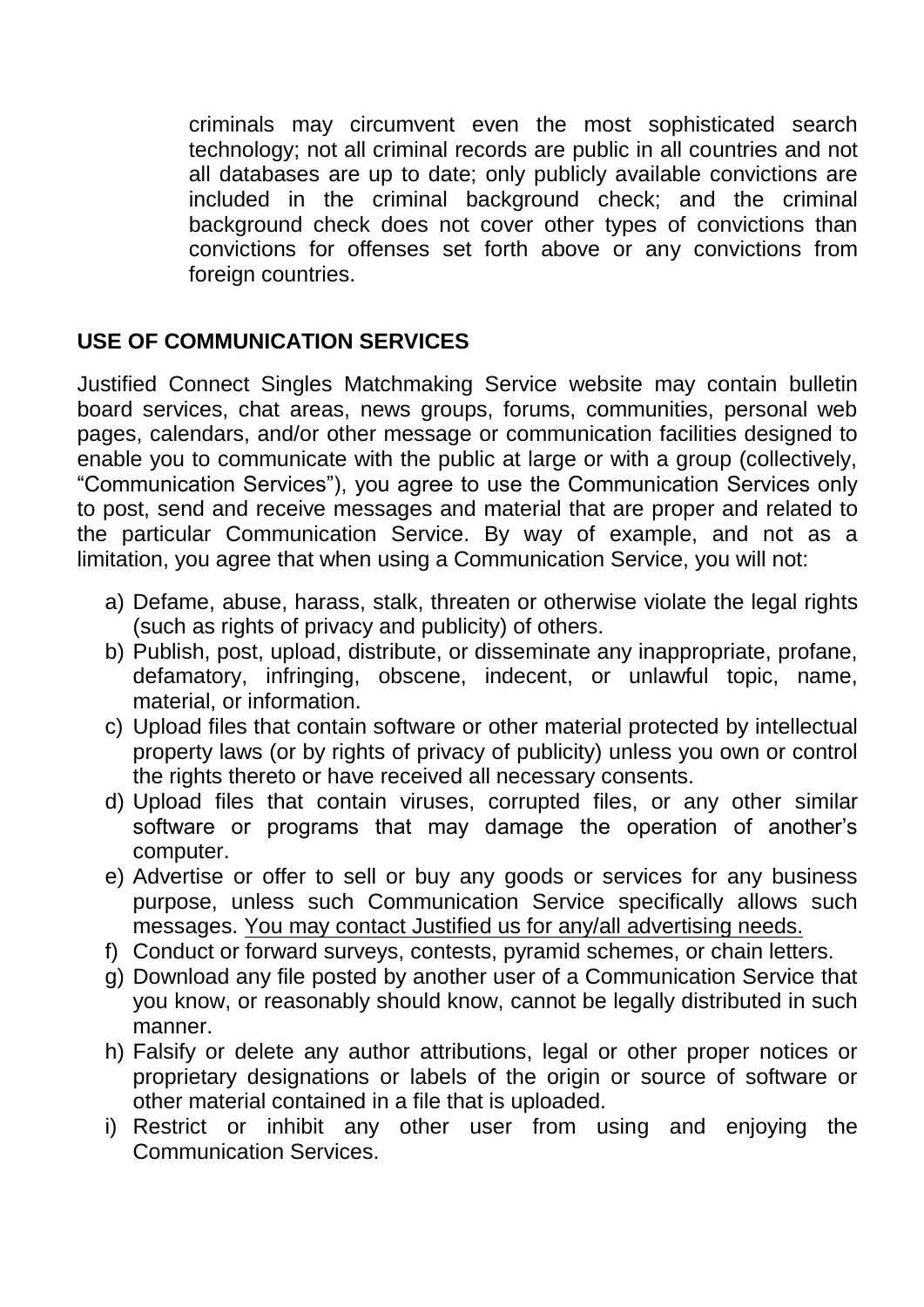- j) Violate any code of conduct or other guidelines, which may be applicable for any particular Communication Service.
- k) Harvest or otherwise collect information about others, including e-mail addresses, without their consent.
- l) Violate any applicable laws or regulations.

Justified Connect Singles Matchmaking Service website has no obligation to monitor the Communication Services. However, Justified Connect Singles Matchmaking Service website reserves the right to review materials posted to a Communication Service and to remove any materials in its sole discretion. Justified Connect Singles Matchmaking Service website reserves the right to terminate your access to any or all of the Communication Services at any time without notice for any reason whatsoever.

Justified Connect Singles Matchmaking Service website reserves the right at all times to disclose any information as necessary to satisfy any applicable law, regulation, legal process or governmental request, or to edit, refuse to post or to remove any information or materials, in whole or in part, in Justified Connect Singles Matchmaking Service website's sole discretion.

Always use caution when giving out any personally identifying information about yourself or your children in any communication Justified Connect Singles Matchmaking Service website does not control or endorse the content, messages or information found in any Communication Service and, therefore, Justified Connect Singles Matchmaking Service website specifically disclaims any liability with regard to the Communication Cervices and any actions resulting from your participation in any Communication Service.

Materials uploaded to a Communication Service may be subject to posted limitations on usage, reproduction, and/or dissemination. You are responsible for adhering to such limitations if you download the materials.

#### **MATERIALS PROVIDED TO JUSTIFIED CONNECT SINGLES MATCHMAKING WEBSITE OR POSTED AT ANY JUSTIFIED CONNECT SINGLES MATCHMAKING WEBSITES**

Justified Connect Singles Matchmaking Service website does not claim ownership of the materials you provide to Justified Connect Singles Matchmaking Service (including feedback and suggestions) or post, upload, input or submit to any Justified Connect Singles Matchmaking Service or its associated services (collectively "Submissions").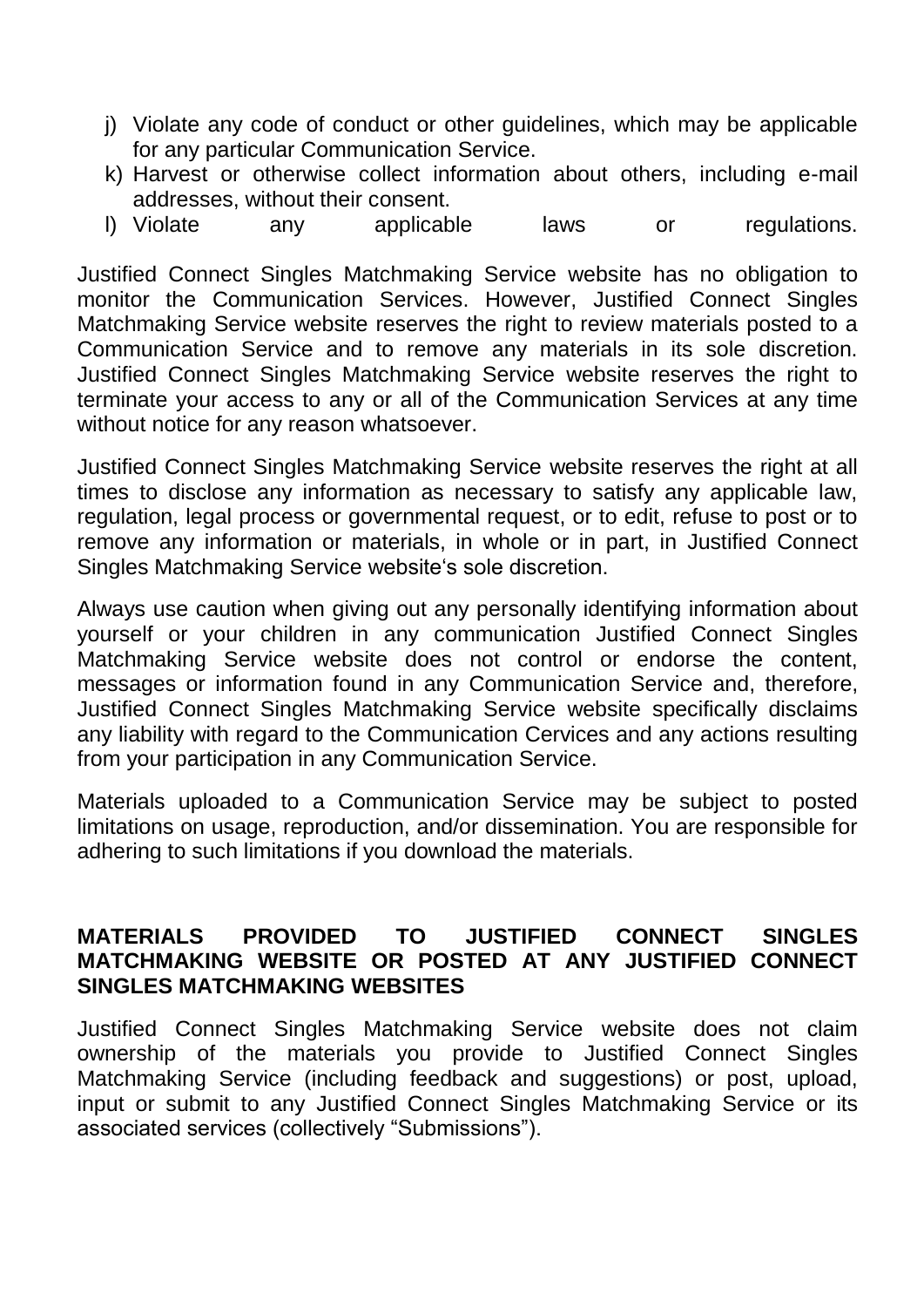However, by posting, uploading, inputting, providing or submitting your Submission you are granting Justified Connect Singles Matchmaking Service, its affiliated companies and necessary sub-licensees permission to use your Submission in connection with the operation of their Internet businesses including, without limitation, the rights to: copy, distribute, transmit, publicly display, publicly perform, reproduce, edit, translate and reformat your Submission; and to publish your name in connection with your Submission.

No compensation will be paid with respect to the use of your Submission, as provided herein. Justified Connect Singles Matchmaking Service is under no obligation to post or use any Submission you may provide and may remove any Submission at any time in Justified Connect Singles Matchmaking Service website's sole discretion.

By posting, uploading, inputting, providing or submitting your Submission you warrant and represent that you own or otherwise control all of the rights to your Submission as described in this section including, without limitation, all the rights necessary for you to provide, post, upload, input or submit the Submissions.

## **LIABILITY DISCLAIMER**

THE INFORMATION, SOFTWARE, PRODUCTS, AND SERVICES INCLUDED IN OR AVAILABLE THROUGH THE JUSTIFIED CONNECT SINGLES MATCHMAKING SERVICE WEBSITE MAY INCLUDE INACCURACIES OR TYPOGRAPHICAL ERRORS. CHANGES ARE PERIODICALLY ADDED TO THE INFORMATION HEREIN. JUSTIFIED CONNECT SINGLES MATCHMAKING WEBSITE AND/OR ITS SUPPLIERS MAY MAKE IMPROVEMENTS AND/OR CHANGES IN THE JUSTIFIED CONNECT SINGLES MATCHMAKING WEBSITE AT ANY TIME.

ADVICE RECEIVED VIA THE JUSTIFIED CONNECT SINGLES MATCHMAKING WEBSITE SHOULD NOT BE RELIED UPON FOR PERSONAL, MEDICAL, LEGAL OR FINANCIAL DECISIONS AND YOU SHOULD CONSULT AN APPROPRIATE PROFESSIONAL FOR SPECIFIC ADVICE TAILORED TO YOUR SITUATION. JUSTIFIED CONNECT SINGLES MATCHMAKING WEBSITE AND/OR ITS SUPPLIERS MAKE NO REPRESENTATIONS ABOUT THE SUITABILITY, RELIABILITY, AVAILABILITY, TIMELINESS, AND ACCURACY OF THE INFORMATION, SOFTWARE, PRODUCTS, SERVICES AND RELATED GRAPHICS CONTAINED ON THE JUSTIFIED CONNECT SINGLES MATCHMAKING WEBSITE FOR ANY PURPOSE. TO THE MAXIMUM EXTENT PERMITTED BY APPLICABLE LAW, ALL SUCH INFORMATION, SOFTWARE, PRODUCTS,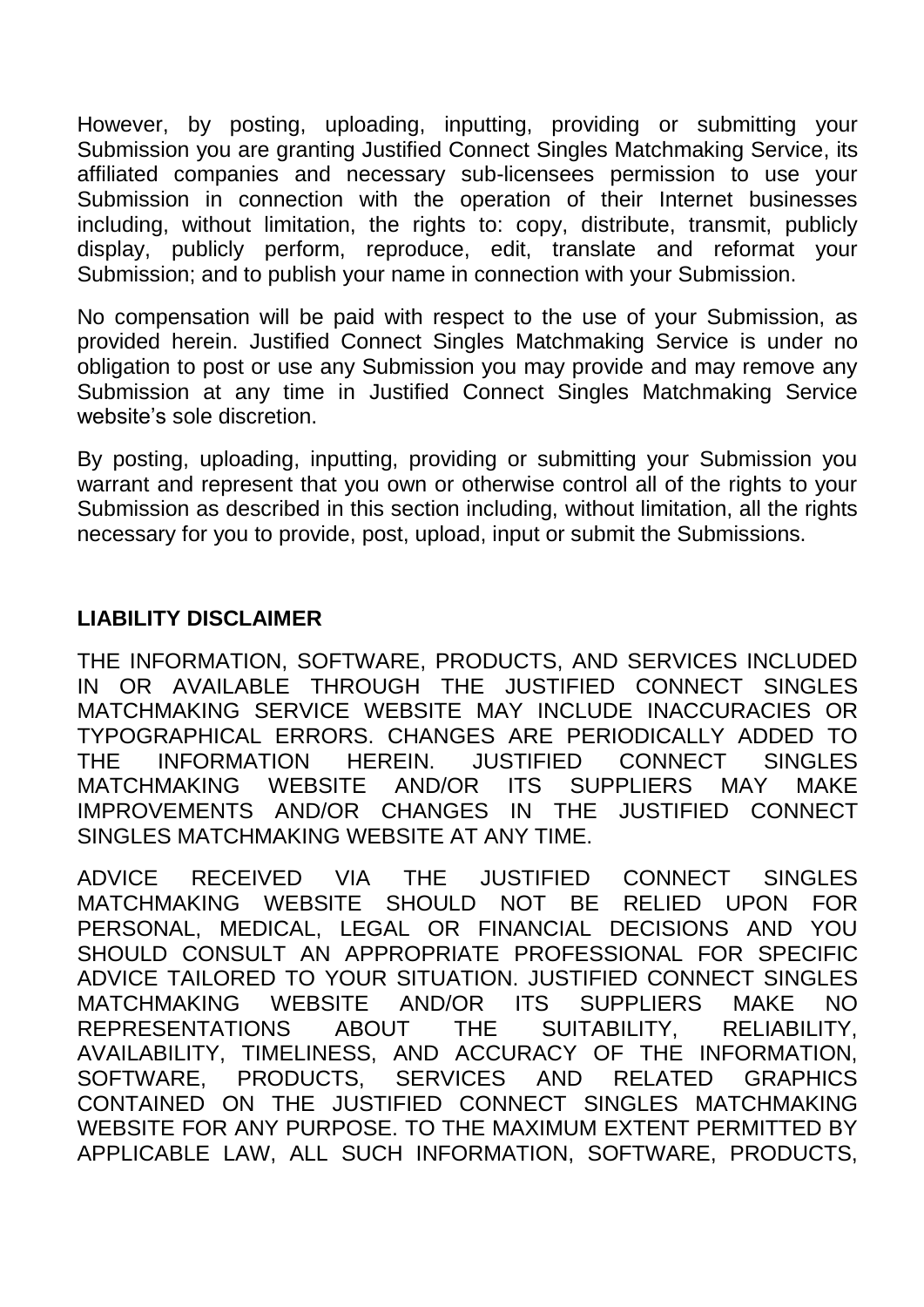SERVICES AND RELATED GRAPHICS ARE PROVIDED "AS IS" WITHOUT WARRANTY OR CONDITION OF ANY KIND.

JUSTIFIED CONNECT SINGLES MATCHMAKING WEBSITE AND/OR ITS SUPPLIERS HEREBY DISCLAIM ALL WARRANTIES AND CONDITIONS WITH REGARD TO THIS INFORMATION, SOFTWARE, PRODUCTS, SERVICES AND RELATED GRAPHICS, INCLUDING ALL IMPLIED WARRANTIES OR CONDITIONS OF MERCHANTABILITY, FITNESS FOR A PARTICULAR PURPOSE, TITLE AND NON-INFRINGEMENT. TO THE MAXIMUM EXTENT PERMITTED BY APPLICABLE LAW, IN NO EVENT SHALL JUSTIFIED CONNECT SINGLES MATCHMAKING WEBSITE AND/OR ITS SUPPLIERS BE LIABLE FOR ANY DIRECT, INDIRECT, PUNITIVE, INCIDENTAL, SPECIAL, CONSEQUENTIAL DAMAGES OR ANY DAMAGES WHATSOEVER INCLUDING, WITHOUT LIMITATION, DAMAGES FOR LOSS OF USE, DATA OR PROFITS, ARISING OUT OF OR IN ANY WAY CONNECTED WITH THE USE OR PERFORMANCE OF THE JUSTIFIED CONNECT SINGLES MATCHMAKING WEBSITE, WITH THE DELAY OR INABILITY TO USE THE JUSTIFIED CONNECT SINGLES MATCHMAKING SERIVE WEBSITE OR RELATED SERVICES, THE PROVISION OF OR FAILURE TO PROVIDE SERVICES, OR FOR ANY INFORMATION, SOFTWARE, PRODUCTS, SERVICES AND RELATED GRAPHICS OBTAINED THROUGH JUSTIFIED CONNECT SINGLES MATCHMAKING WEBSITE, OR OTHERWISE ARISING OUT OF THE USE OF THE JUSTIFIED CONNECT SINGLES MATCHMAKING WEBSITE, WHETHER BASED ON CONTRACT, TORT, NEGLIGENCE, STRICT LIABILITY OR OTHERWISE, EVEN IF JUSTIFIED CONNECT SINGLES MATCHMAKING WEBSITE OR ANY OF ITS SUPPLIERS HAS BEEN ADVISED OF THE POSSIBILITY OF DAMAGES. SERVICE CONTACT: [admin@justifiedconnect.com](mailto:admin@justifiedconnect.com)

# **TERMINATION/ACCESS RESTRICTION**

Justified Connect Singles Matchmaking Service website reserves the right, in its sole discretion, to terminate your access to the Justified Connect Singles Matchmaking Service website and the related services or any portion thereof at any time, without notice.

General to the maximum extent permitted by law in your country, this agreement is governed by the laws of such country and yours and you hereby consent to the exclusive jurisdiction and venue of courts your country in all disputes arising out of or relating to the use of the Justified Connect Singles Matchmaking Service website. Use of the Justified Connect Singles Matchmaking Service website is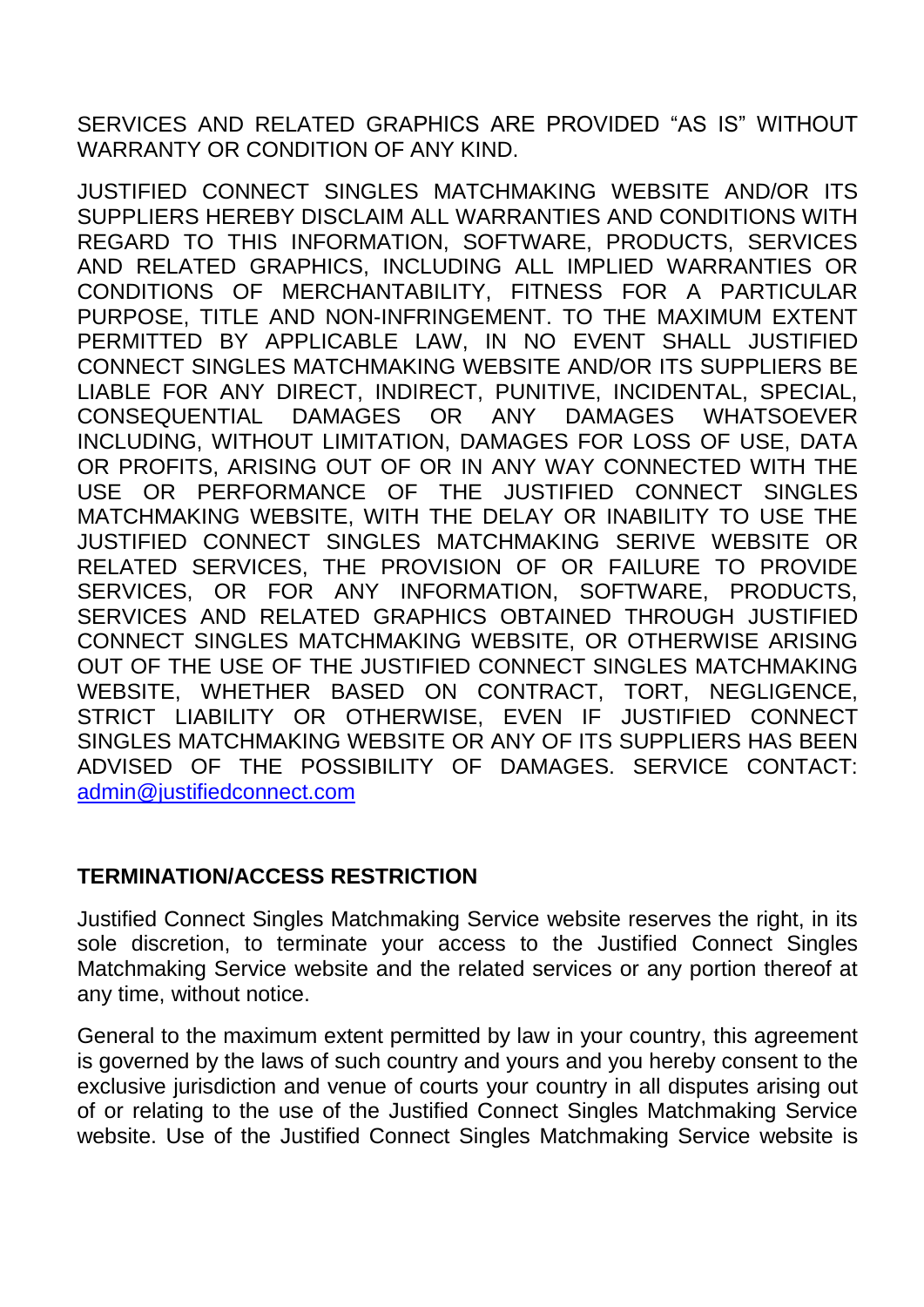unauthorized in any jurisdiction that does not give effect to all provisions of these terms and conditions, including without limitation this paragraph.

You agree that no joint venture, partnership, employment, or agency relationship exists between you and Justified Connect Singles Matchmaking Service website as a result of this agreement or use of the Justified Connect Singles Matchmaking Service website's performance of this agreement is subject to existing laws and legal process, and nothing contained in this agreement is in derogation of Justified Connect Singles Matchmaking Service website's right to comply with governmental, court and law enforcement requests or requirements relating to your use of the Justified Connect Singles Matchmaking Service website or information provided to or gathered by Justified Connect Singles Matchmaking Service website with respect to such use.

If any part of this agreement is determined to be invalid or unenforceable pursuant to applicable law including, but not limited to, the warranty disclaimers and liability limitations set forth above, then the invalid or unenforceable provision will be deemed superseded by a valid, enforceable provision that most closely matches the intent of the original provision and the remainder of the agreement shall continue in effect. Unless otherwise specified herein, this agreement constitutes the entire agreement between the user and Justified Connect Singles Matchmaking Service website with respect to the Justified Connect Singles Matchmaking Service website and it supersedes all prior or contemporaneous communications and proposals, whether electronic, oral or written, between the user and Justified Connect Singles Matchmaking Service website with respect to the Justified Connect Singles Matchmaking Service website.

A printed version of this agreement and of any notice given in electronic form shall be admissible in judicial or administrative proceedings based upon or relating to this agreement to the same extent an d subject to the same conditions as other business documents and records originally generated and maintained in printed form. It is the express wish to the parties that this agreement and all related documents are drawn up in English.

## **JUSTIFIED CONNECT REFERRAL PROGRAMME**

The Justified Connect Singles matchmaking Service offers a very well thought out and highly rewarding referral Programme to its members and the general public who may be interested in signing up as referral agents.

The Justified Connect Referral programme is powered by the Isusu Online Community (IOC) and designed primarily for Singles who are set to sign up for the matchmaking service, under the member/Agent membership option.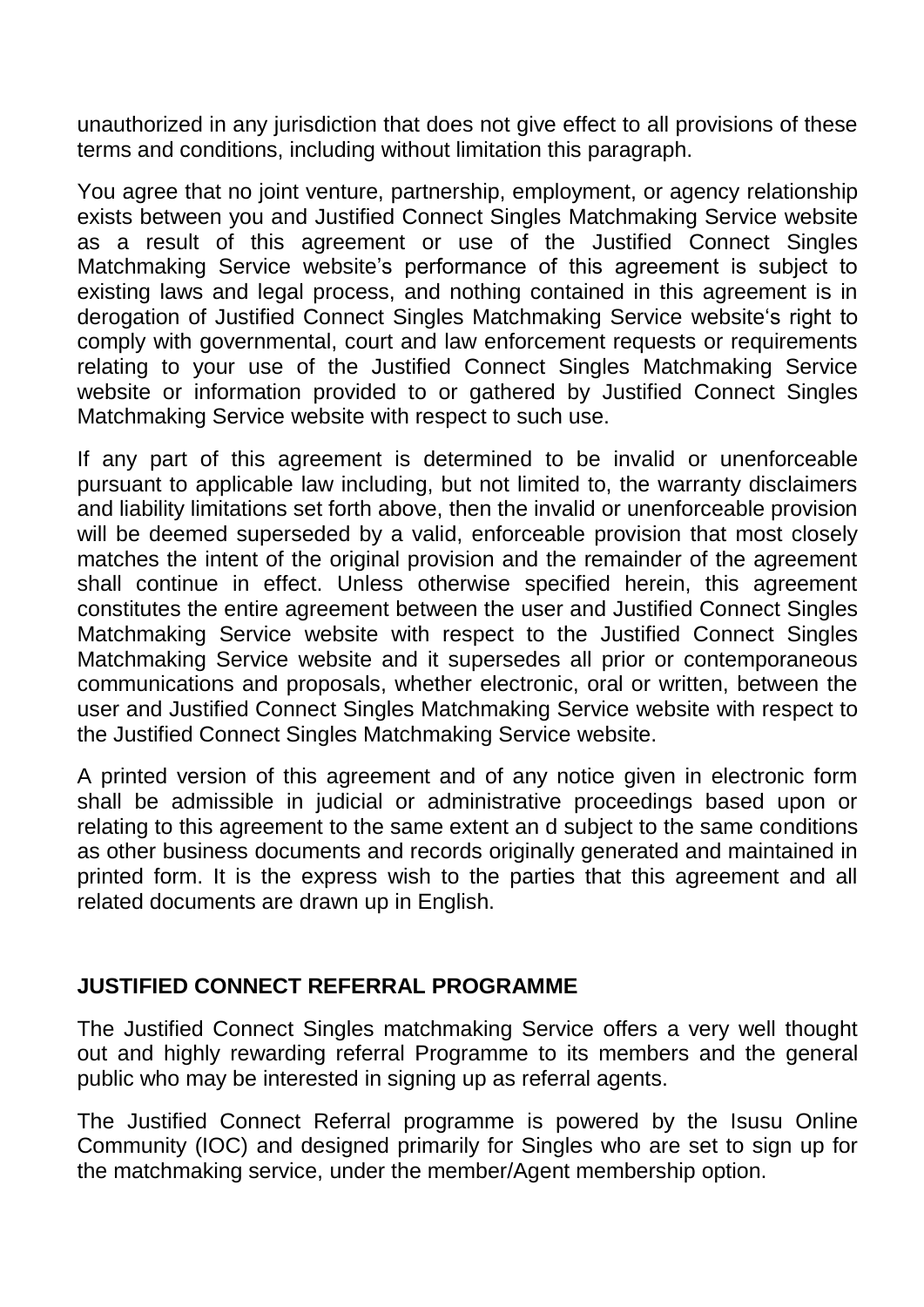By joining the Justified Connect Programme, members agree that the referral programme in itself bears zero risk, and that membership is a pre-requisite for joining the matchmaking service under the member/agent option. Members also agree that joining the Justified Connect referral Programme is option and that a prospective member enjoys the option of joining the matchmaking service under the member/direct option, where no referral programme option is required.

Justified Connect sacrifices fifty percent of its member subscription fee as compensation or reward to its referral agents, with Isusu online Community (IOC) as its preferred third party partner to organize the reward payment system, using its advance network marketing software.

All other terms contained in this document applies to the Justified Connect Referral Programme where relevant, however the Isusu Online Community (IOC) site terms also apply and members are encouraged to read and understand same. The Isusu Online Community (IOC) terms can be found on their website/webpage using the following web link: <https://www.isusuonline.com/site/terms.>

Members hereby agree that the ownership of an active IOC referral Link confirms that such a member has accepted and are therefore bound by the terms.

# **COPYRIGHT AND TRADEMARK NOTICES**

All contents of the Justified Connect Singles Matchmaking Service are: Copyright 2021 by Justified Connect Singles Matchmaking Service. All Rights Reserved and/or its suppliers/partners all rights reserved.

# **TRADEMARKS**

The names of actual companies and products mentioned herein may be the trademarks of their respective owners.

The example companies, organizations, products, people and events depicted herein are fictitious. No association with any real company, organization, product, person, or event is intended or should be inferred.

Any rights not expressly granted herein are reserved.